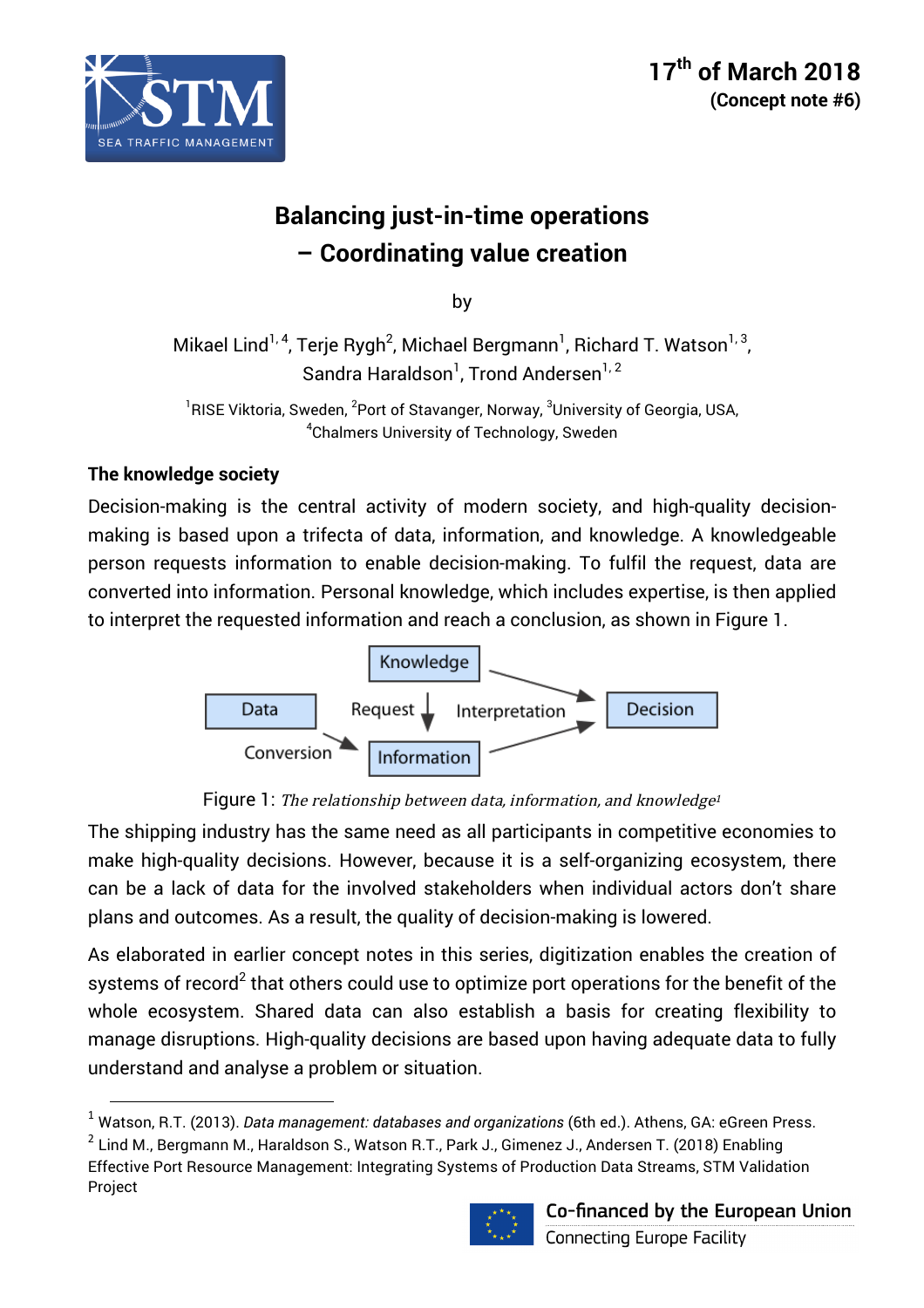

In a self-organized ecosystem, there is no natural leader; each actor is highly dependent on enhanced collaboration among involved actors. In order to cater for a fruitful collaboration, actors need to share their plans with each other to improve each other's decision making for the benefit of the common object of interest shared among the actors.

Port operations is an area where there is an opportunity to pursue enhanced coordination based on a ship's berth-to-berth progress. In such operations, there is often a strong desire to enable short turnaround times for visiting ship, but also for actor's actions alignment in their service operations. Both for the service provider and consumer, there is a need to avoid waiting times. Just-in-time actions enhance consumer satisfaction as well as improve resource utilization.

In this short concept note, we use data from a region in Norway, the Rogaland County, to reveal the improvement potential enabled by Port Collaborative Decision Making (PortCDM) based on actors sharing their systems of record. This analysis shows the direct effects of applying PortCDM as an enabler of Sea Traffic Management (STM) for efficiency, safety, and environmental sustainability in berth-to-berth sea transport.



Providers' preparations for operations 

Possible waiting times for the consumer

Possible waiting times for the provider

### **The two sides of just-in-time operations**

A ship is ideally served just-in-time for the different events, episodic tight couplings, that constitute a port visit. Just-in-time operations mean zero waiting times for a ship and the shore stakeholders. Each actor performs its actions/operations just-in-time. This will typically require that the service providers have some slack resources since a port is a system of production, somewhere between a factory and a job shop. The arrival of ships

and their service needs will vary, and just-in-time ship handling requires slack resources to handle this variation.

A single port call can be associated to the Toyota Production System when it comes to the desire to cut lost time. Toyota strives to reduce waiting time and has a high focus on process optimization. Port operations should be able to benefit from this way of thinking and by the concept of PortCDM able to reduce "muda", which is a key concept in the

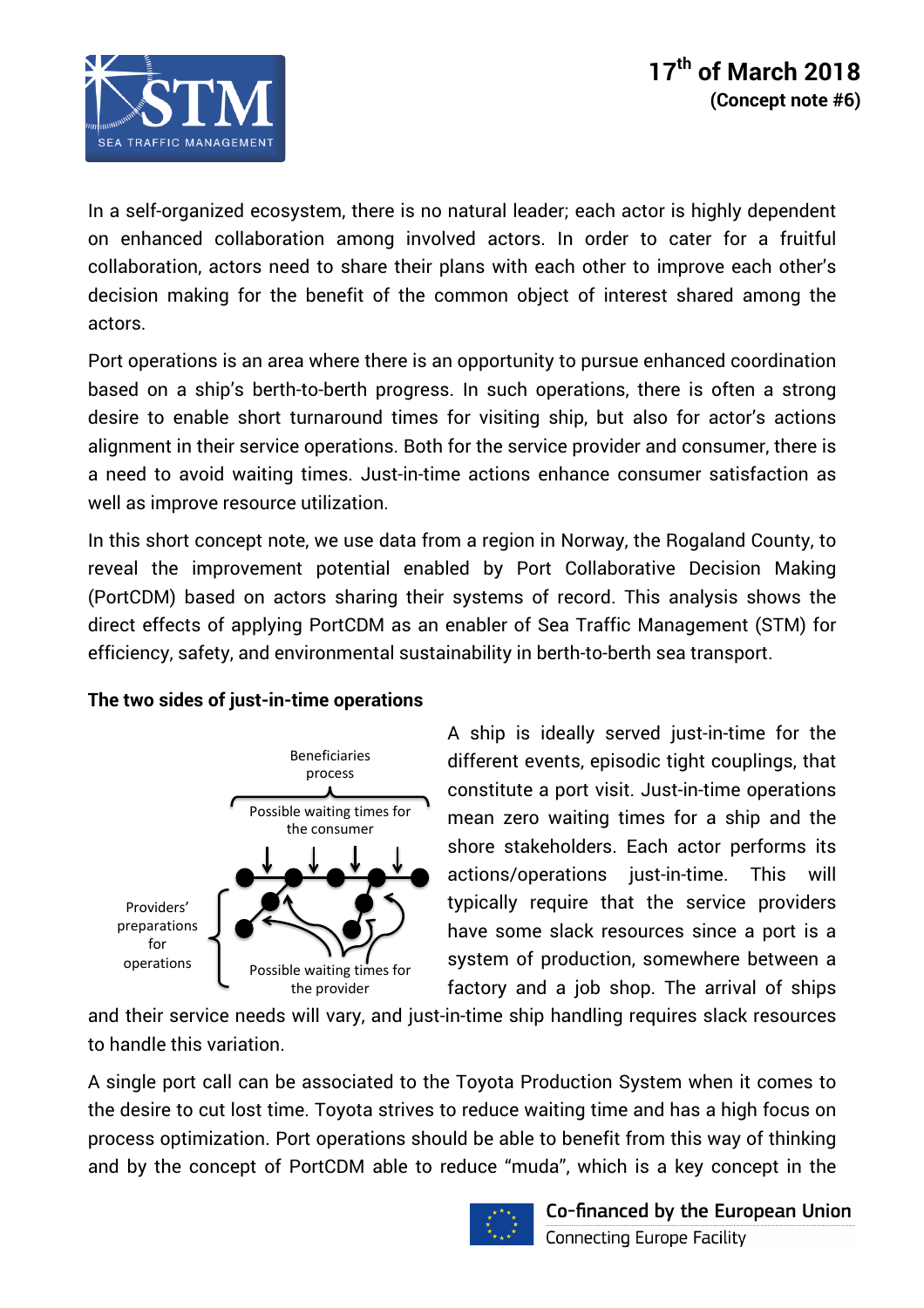

LEAN process of thinking as well as the KAIZEN concept of constant process improvement.

Pilotage, as a part of the port call process, is an illustrative example of enabling just-intime ship operations. The ultimate goal should be that the pilot is available when a ship arrives at the pilot boarding area. Neither the ship (as the service consumer) nor the pilot (as the service provider) should have to wait for each other. However, this might mean that pilot resources are not fully 100% utilized in order to ensure that ships do not wait.

As the mantra of today's business practice is to put the customer in focus this means that the needs of the service consumer (the shipping company) typically overrides the needs of the service provider. Higher accuracy planning data, timestamps, expressing intentions shared among all actors providing services to the common object of interest, creates the potential for service providers to plan their operations to optimally meet the needs of the service consumer, without any unnecessary waiting times for the consumer. In other words, service providers should aim to minimize their slack resources.

### **Enhanced data reliability: The core of the PortCDM concept**

The concept of Sea Traffic Management (STM) covers data sharing in a berth-to-berth voyage to enhance efficiency, safety, and environmental sustainability of sea transport. STM has brought forward the enabler, Port Collaborative Decision Making (PortCDM) to contribute to enhanced coordination and synchronization of port call operations. PortCDM builds upon sharing time stamps between different port call actors as the basis for:

- providing enhanced accuracy of essential timestamps in the port call process
- providing a basis for each port call actor to align its plans of their operations
- establishing a continually emerging common situational awareness among involved actors

Common situational awareness is a reflection of the content of the current systems of record concerning a particular port call at a particular time. This also means that when the system of records captures plans, or their realization, of events in the systems of production, situational awareness will be updated. By established a communication channel for updating each other in real-time, port actors can maintain an accurate situational awareness.

Since event changes in the system of production are instantly captured and shared in the system of records, it is possible for an individual actor to be notified of desired event

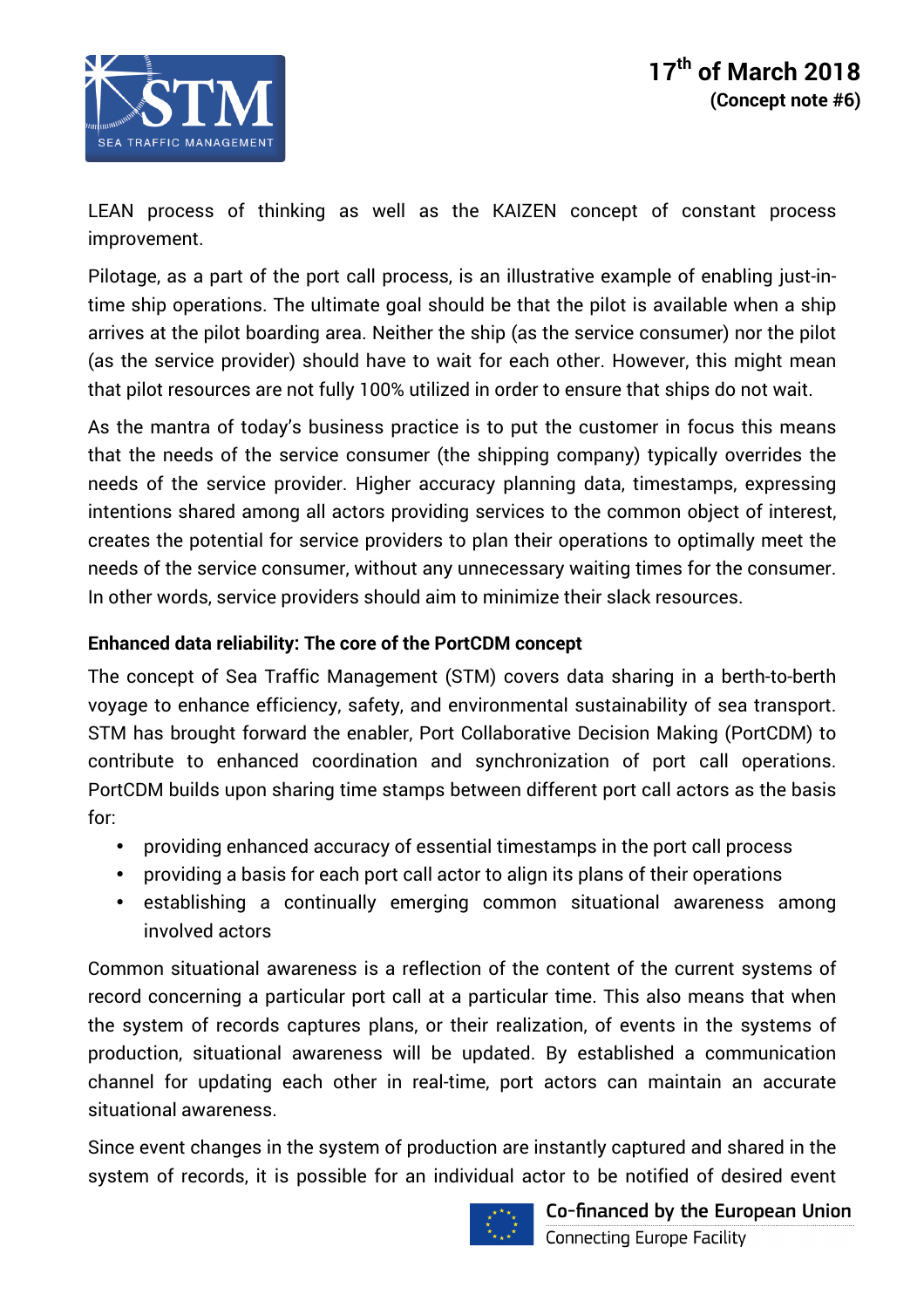

changes, such as the ship arriving to the pilot boarding area, and also be informed of possible deficiencies in the overall plan of the port call process. Within PortCDM, an indicator system, from which actors can get warnings, has been defined for three different types of states, as configured by the actor:

- missing data, which directs attention towards possible missing data in the system of records based on when they should have occurred in a system of production. One example is a pilotage need requested and confirmed some pre-defined hours before arrival.
- conflicting data, which directs attention towards actor's different conceptions of timestamps. An example is when port authority, the terminal operator, and the captain report different estimated times of arrival to berth.
- unreasonable relationships, which directs attention towards the relationships between different timestamps. An example is when the time between estimated times of pilotage commenced and arrival at berth differ outside a defined range

# **The case of Rogaland County<sup>3</sup>**



<u> 1989 - Johann Stein, fransk politik (d. 1989)</u>

Rogaland County is the third biggest maritime economic region in Norway only surpassed by the Oslo-fjord and Bergen region. It is situated on the southwest coast of Norway. Some of the major ports and terminals/terminal operators located in Rogaland are Stavanger, Karmsund, Egersund, Sandnes, Kårstø (Statoil), Westport, NorSea (Dusavik/Tananger), ASCO and Kuehne & Nagel.

We examine conventional cargo operations in Rogaland, and concentrate on the ship types mostly

used in those types of operations. The study reports on ship types of "General Cargo Ship", "Ro-ro Cargo Ship", "Refrigerated Cargo Ship", "Palletised Cargo Ship" and "Container ship". Ship types uniquely transporting "Dry bulk" and "Wet bulk" ships are as such also not included in the studies. The case is based on a data sample from 16th of June 2016 till 24<sup>th</sup> of October 2017 (16 months). These data, containing only notifications done in the 24 hours prior actual arrival, are summarized in the following table.

 $3$  The case is based on the master thesis "Alternatives for the Development of the maritime business in Rogaland" written by Terje Rygh (To be submitted 26<sup>th</sup> of March 2018).

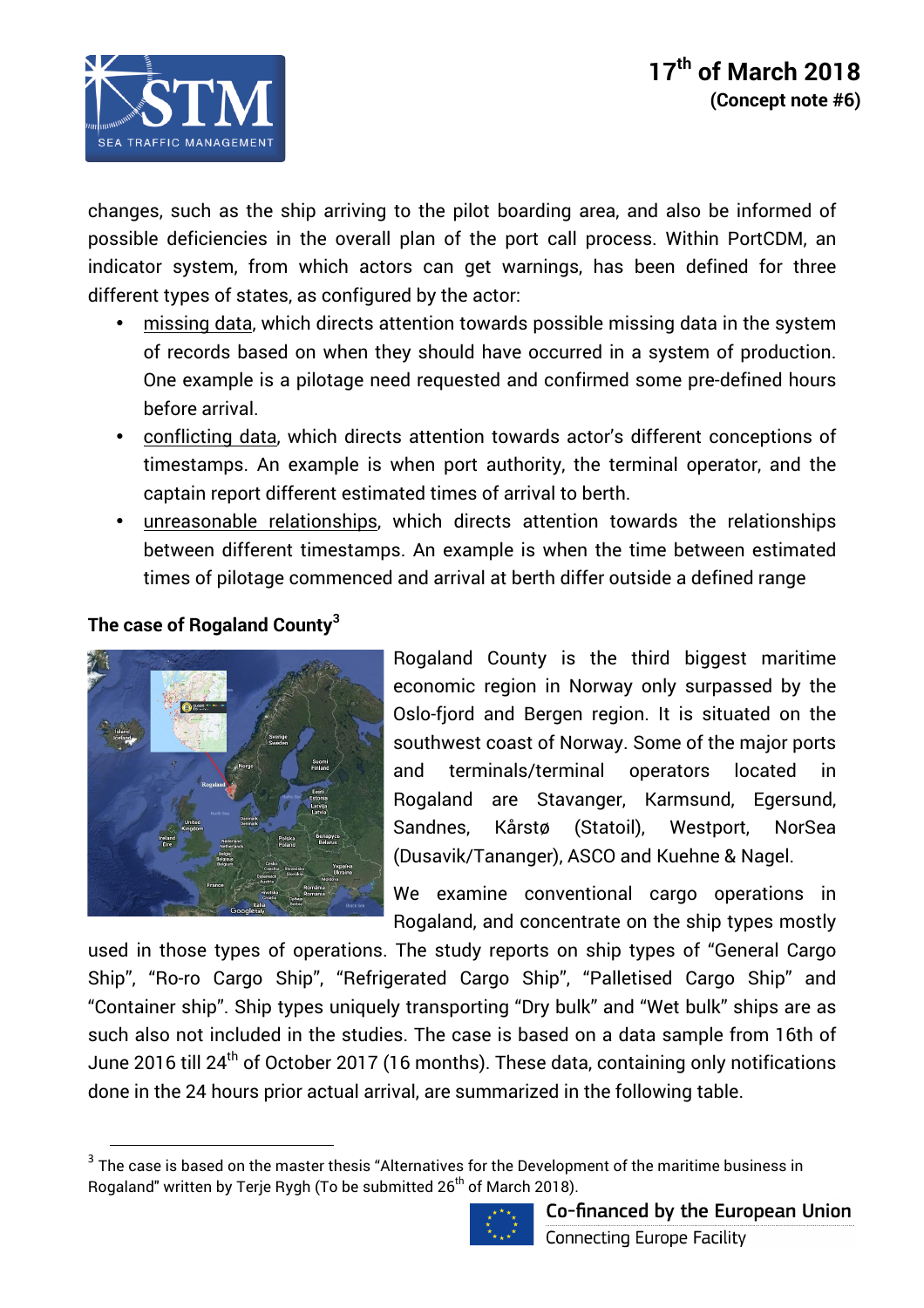

|                | Number of unique<br>port calls in the data sample<br>(captured in NSW) | Early<br>(total in hours) | Late<br>(total in hours) | Total    |
|----------------|------------------------------------------------------------------------|---------------------------|--------------------------|----------|
| Arrival *      | 4691                                                                   | 3311,2                    | 2225,93                  | 5337,13  |
| Departure **   | 4431                                                                   | 7703,5                    | 4977,98                  | 12680,98 |
| Sum (in hours) |                                                                        |                           |                          | 18218,11 |

\* Based on ETA unique message estimates

\*\* Based on ETD unique message estimates

Within the last 24 hours of the Actual Time of Arrival (ATA) there are a total of 21 681 registrations and update messages to the ships Estimated Time of Arrival (ETA) (see figure 2 below). An average berth stay in Rogaland is of around 18 hours, we therefore look the last notification updates of ETD given in the 24h period before arrival adding the time of the average berth stay (42 hours of time line of observations prior to ATD). In the last 42 hours before the Actual Time of Departure (ATD), there are 18 356 estimated time of departure registrations and updates (see figure 3 below).



The two figures show scatter diagrams of ships arriving and departing berths in Rogaland County. They show ships arriving or departing *too early* (negative y-value) or *too late* (positive y-values). As can be seen from the diagrams, there are more than twice as many more instances (hours) of late departures than late arrivals as also the preceding table depicts.

Looking from a terminal operator's perspective, early or delayed ship arrivals or departures have to be managed on a daily if not hourly basis. The goal of the operations

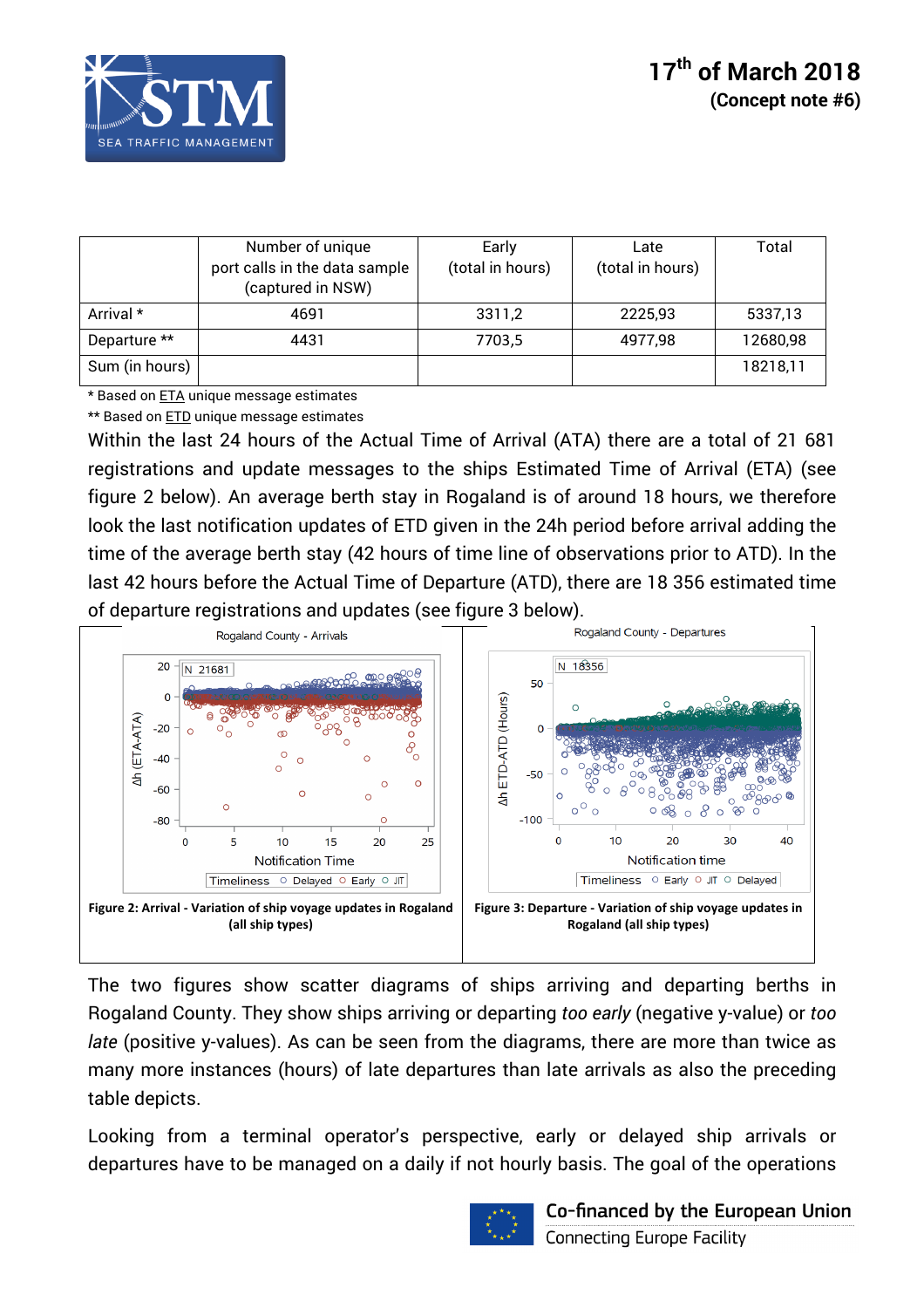

manager is to manage variance of predictability in port or terminal operations and strive for just-in-time (JIT) operations. To change the execution of one task or a series of operational sequences may be impossible due to variance, and a "bull-whip" effect may occur in the whole value chain down- and upstream. If there are no means to mitigate these variances, they might cause idle resources for the terminal operator. If the next ship in line has to agree to use earlier or later time slots, this in turn may influence other ships and terminals as well as third parties that in turn need to shift their operational plans. The ability to get early notification of late ship arrivals or departures in real time would have a big impact on a port or terminals' ability to mitigate operational variance. If handled well, situational awareness can help them, their customers, and other stakeholders in optimizing their day-to-day business.

"*Through updated information and use of Slot Time, it`s possible for shipping companies to save up to 75% of port fee. Based on the availability of real-time information about the ship's position, it can enable the port operator to increase the utilization of resource capacity up to 40%"*, Kurt A. Ommundsen Managing Director WESTPORT AS

An analysis of the case data reveals an average loss of 5693 person-hours per month (just for the terminal operators which is just one actor group involved in a port call), and the cost of ships arriving late or early lies somewhere between USD 3 049 000 and 5 149 000 per year due to terminal workers having to wait, show up early, not having any capabilities to re-plan, or do work in another sequence. It is reasonable to assume that when taking all actors involved in a port call into consideration, the cost for illcoordinated operations would likely be much higher for the rest of the value chain (tug, pilot, linesmen, truck drivers, goods owner, warehouses, retailers, and others).

A conservative and sensible approach would thus be to double the average loss by including all actors involved in a single port call, which gives us a saving of  $6 - 10$ millions USD. This equals a loss per port call off USD 350 -600. If we assume that the numbers can be aggregated worldwide (20 million calls worldwide annually) we have an annual loss of USD 7-12 billion.

For actors, such as Amazon and Alibaba, who both receive and send goods by ships, the quality of ship arrivals (predictability and punctuality) is likely a high priority. They will obviously be concerned when port variance magnifies downstream supply and value chain disruption. We speculate that these will be significant because goods can have many waypoints before their final destination, and variance in one part of the value and

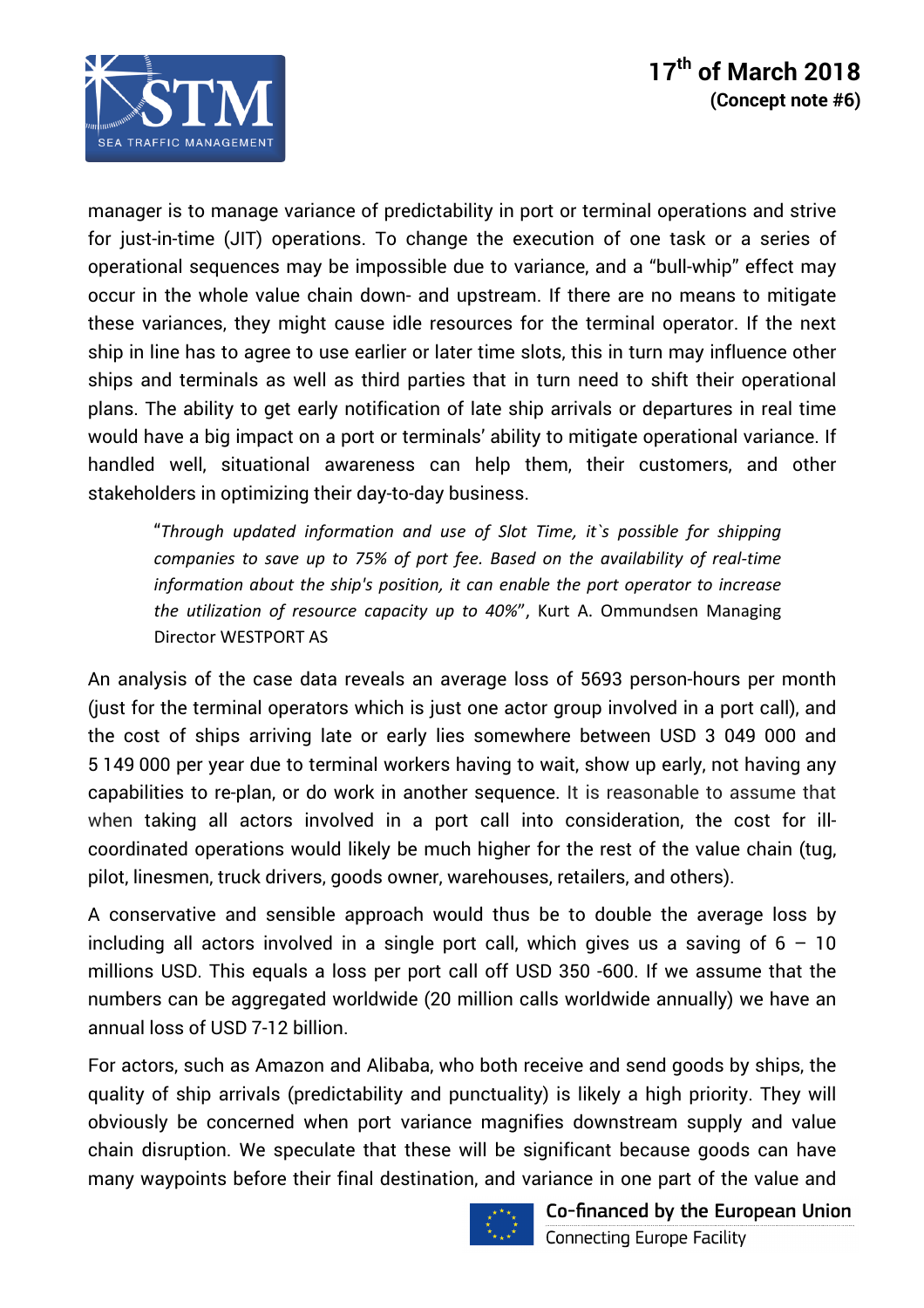supply chains may have big impacts on other parts of them. This should be investigated in future studies.

The impact that ship arrival variance has on operational costs, as in the Rogaland case, shows why there needs to be a focus on how to manage variance. The data sample of Rogaland covers about 35% of the port calls in the region for just one actor group, the loss of person hours is significant, and consequently the are substantive possible savings. By using existing standards and tools, reducing these costs should be possible. Better situational awareness using PortCDM, in addition to advanced resource management tools, should enable ports and terminals to improve their performance. For example, using real-time benchmarking with historical data and process control charts, in collaboration with PortCDM, it is feasible to consider reducing variance costs. However, today's terminal and port operation managers do not have all the data and tools they need to make smarter decisions.

# **Enhanced data reliability and sharing creates business value**

Accurate timestamps enable higher precision planning. This in turn drives the service provider to optimize its operations for resource utilization. A very tempting goal is optimization of berth utilization. It is common that some terminals adopt a strategy where the visiting shipping company pays the price for a 24-hour slot, when it often requires less than 24 hours to complete the service. A reasonable approach is that booking is for shorter time frames and that the client pays, possibly a higher price per hour, for the time it takes to complete the operation.

Such a change will require higher reliability timestamps throughout berth-to-berth sea transport. By adopting solutions enabled by PortCDM, actors within the self-organized ecosystem could gain higher reliability and predictability of port call events. This is also a driver for gaining more business for the port.

High quality data for decision-making is necessary for managing the trade-off between making commitments to clients versus having flexibility for managing disruptions. It is rarely sensible to plan all resources for 100% utilization, but on the other hand planning means that commitments need to be made so that the client's, expectations can be met as well as enabling service providers to ensure that their resources are aligned with those of each other to ensure an efficient port call.

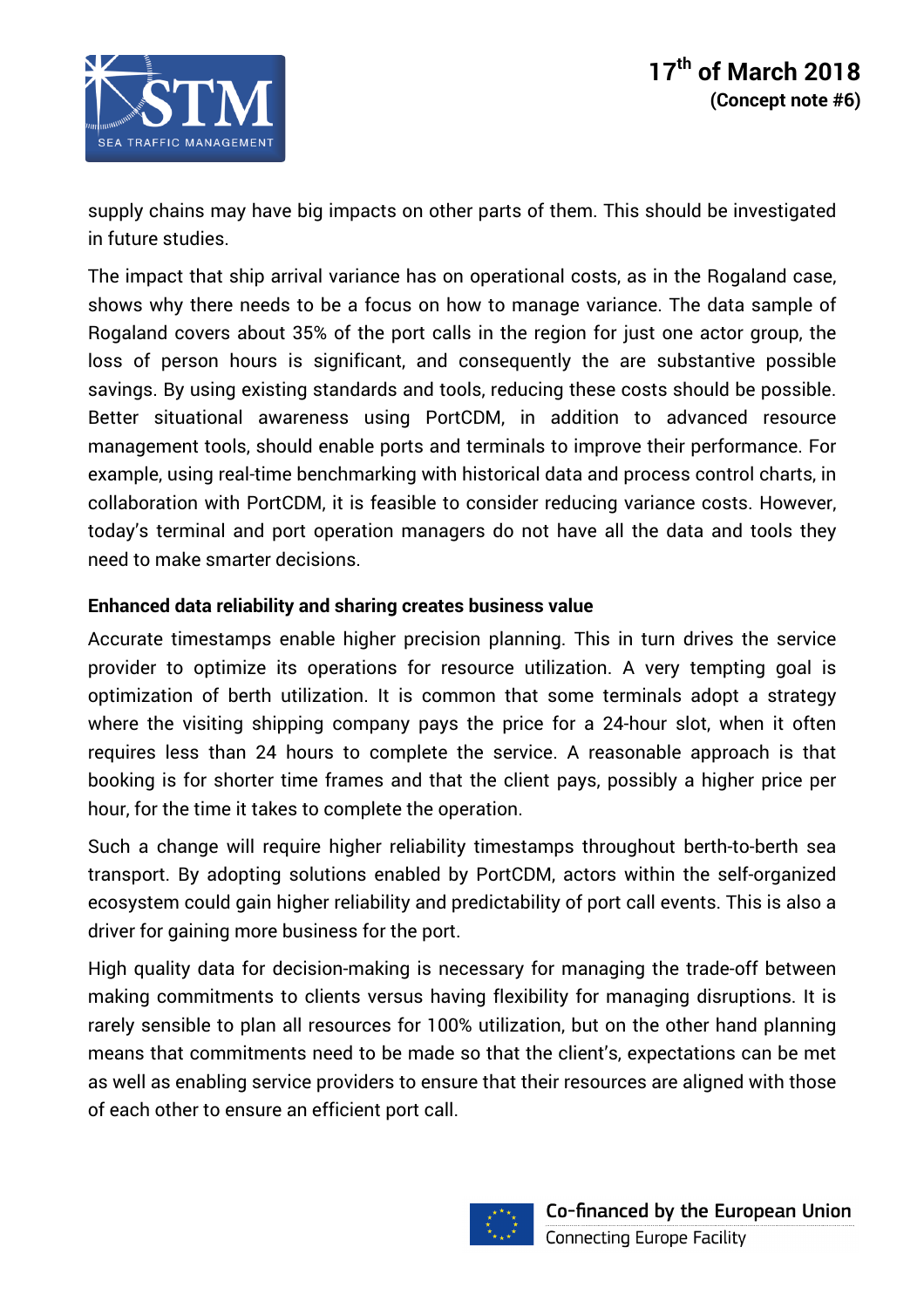

# **17th of March 2018 (Concept note #6)**

### **Value creation starts with data for better decisions**

Just-in-time operations for ships can be achieved when the various parties have sufficiently accurate data of the necessary scope to make high-quality decisions. It starts by establishing a system of records to capture the spatial and temporal dimensions for planned and actual physical movements and service provisioning<sup>4</sup> throughout the valuecreation process and directed towards the service consumer. Such systems of record need to capture major events in the systems of production, the value creation process, and these records need to be shared as needed to enable the journey from data to decision-making.

"Looking at a call as a production process, the port has a key role in delivering its *own services, but also in facilitating other partners in the port. Data availability* will not only increase port call efficiency, it will also be a step towards increasing predictability", Vidar Fagerheim, CEO, Shiplog AS"



### **Ports as systems of production**

<u> 1989 - Johann Stein, fransk politik (d. 1989)</u>

Figure 4: The port call process as a system of production<sup>5</sup>

A port is a collection of systems of production, one for the pilot, one for the tugs, one for the terminal, and so forth. A port visit is a sequenced dependency of each of these systems of production, and thus we can also think of the port as a system of production. A production perspective inspires thinking about methods that factories use to improve productivity and quality. Japanese manu-

<sup>5</sup> *Lind M., Haraldson S., Karlsson M., Watson R.T. (2016) Overcoming the inability to predict - a PortCDM future, 10th IHMA Congress – Global Port & Marine Operations, 30th May – 2nd May 2016, Vancouver, Canada* 



<sup>&</sup>lt;sup>4</sup> Lind M., Bergmann M., Haraldson S., Watson R.T., Park J., Gimenez J., Andersen T. (2018) Enabling Effective Port Resource Management: Integrating Systems of Production Data Streams, STM Validation Project